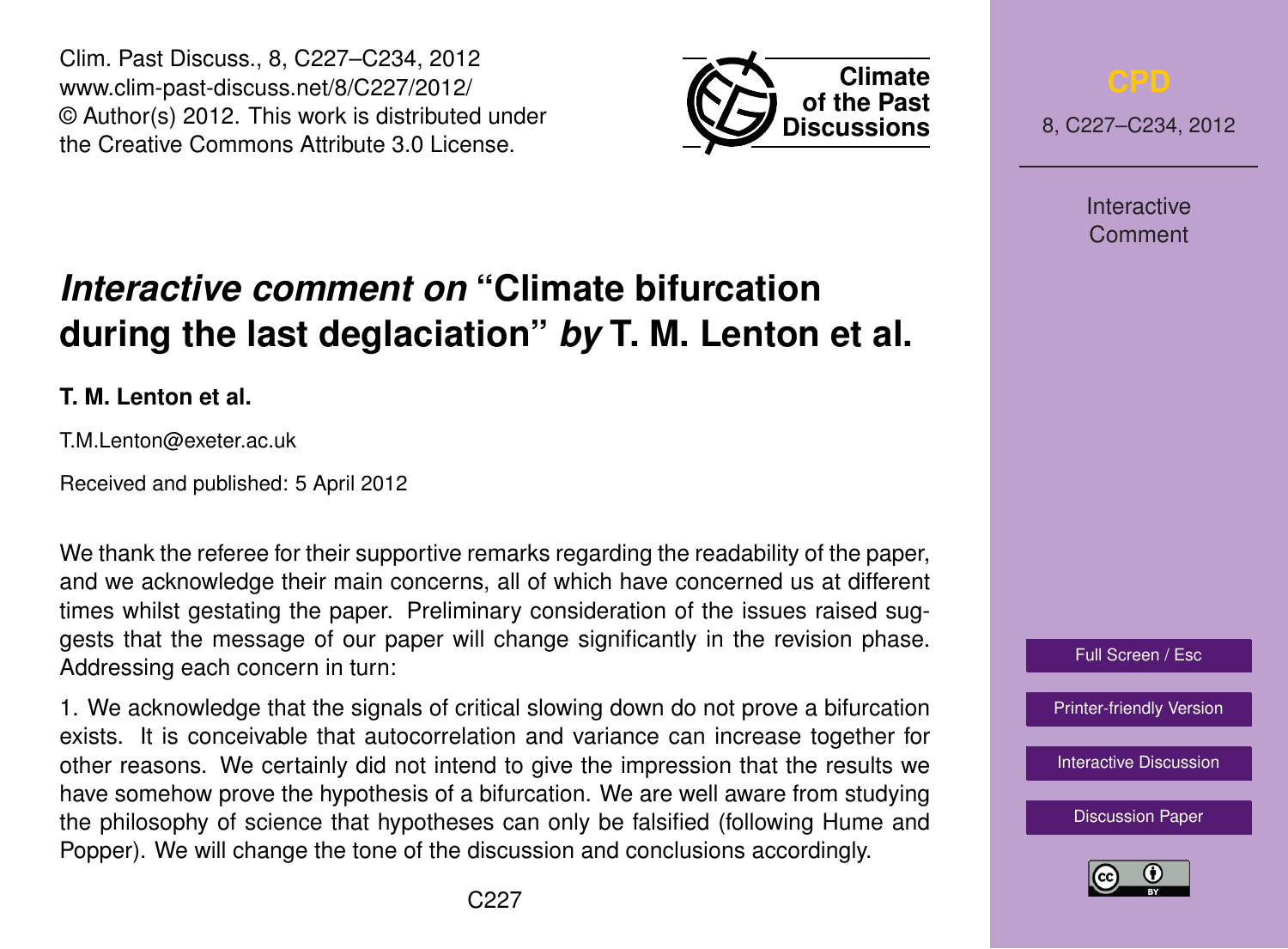2. The whole burgeoning field of 'critical transitions in complex systems' would be benefitted by a shift towards constructing null models and testing the statistical significance of results against a null hypothesis. In Dakos et al. (2008) a method of doing null model hypothesis testing is developed. We have two ideas for potential null models in this case:

a. The simplest null model would probably be a red noise process. We have done some work on this separately and found that multiple realisations with e.g. a window length of half the series produces a distribution of expected values of the Kendall tau coefficient for the AR(1) coefficient that is actually bimodal, with most likely values of +0.5 and -0.5 (for shorter window lengths the distribution becomes centred on zero). However, it remains a subjective choice which Kendall tau value from the original analysis to compare to such a distribution.

b. A more interesting null model would be to consider a static two-well potential with warm and cold states and noise-induced transitions between them (Ditlevsen and Johnsen 2010). This should not produce any consistent trend in the indicators (i.e. Kendall tau distribution centred on zero), except due to random effects or insufficient detrending. We think it the most pertinent null model to test against for our case study. In revising we will try to establish how likely or unlikely our results are relative to null model (b) to see if we can reject the null hypotheses (that all the transitions during the deglaciation are noise-induced and there is no change in the underlying potential) and if so at what level of statistical significance.

3. The referee raises two issues that could influence the results we report without being related to critical slowing down:

a. We are well aware that inadequate detrending of the transitions into or out of the Bølling-Allerød can create positive trends in the indicators, but this non-stationarity has nothing to do with slowing down. Imperfect detrending of the abrupt transition into the Bølling-Allerød does influence some of our results (as mentioned in the paper) but it is

8, C227–C234, 2012

**Interactive** Comment



[Printer-friendly Version](http://www.clim-past-discuss.net/8/C227/2012/cpd-8-C227-2012-print.pdf)

[Interactive Discussion](http://www.clim-past-discuss.net/8/321/2012/cpd-8-321-2012-discussion.html)

[Discussion Paper](http://www.clim-past-discuss.net/8/321/2012/cpd-8-321-2012.pdf)

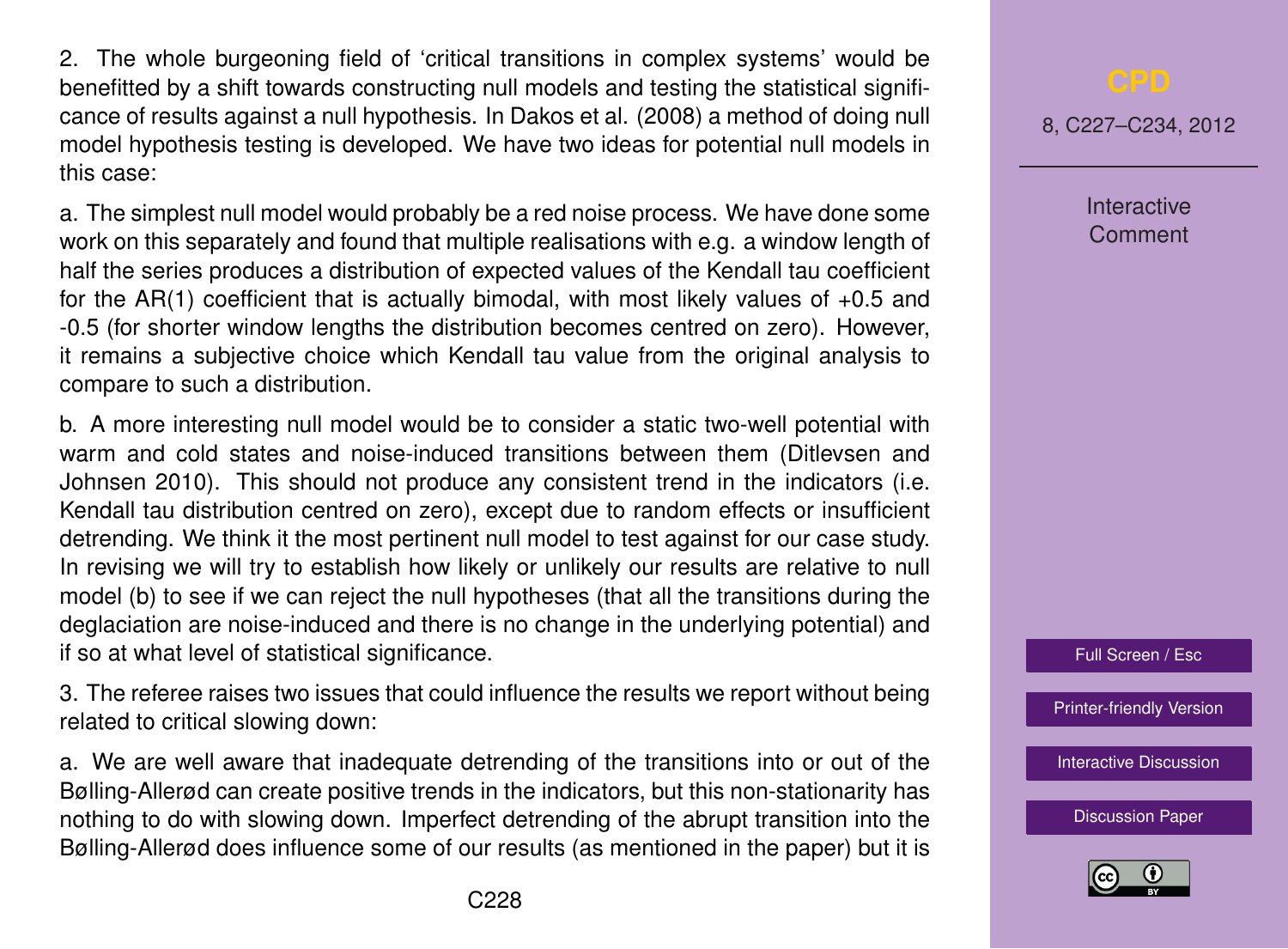not the sole cause of the trends in the indicators. For example, there are visible lowfrequency fluctuations during the Bølling-Allerød that were not present beforehand and clearly show a more sluggish system. There is a difficult trade-off here in that reducing the bandwidth to the point that detrending removes the very abrupt transition into the Bølling-Allerød also removes many of the smaller fluctuations that we want to study to be able to detect (or not) the signal of critical slowing down. With a bandwidth of 10 we still get an overall rise in AR(1) coefficient across all 6 datasets (as is clear from the contour plots in Figures 2-3 of the original paper). When we go to a bandwidth of 5, the rise in AR(1) coefficient is still there in all three ln(Ca) datasets, and in GISP2 d18O (Fig. 1), but it is no longer present in GRIP d18O (Fig. 2) or NGRIP d18O (analysis looks similar to GRIP d18O). Currently we are experimenting with ways of manually detrending the abrupt transitions themselves before applying the more sophisticated Gaussian filtering with a larger bandwidth.

b. The referee's deeper criticism is that we are mixing different states by including the Bølling-Allerød and the states before and after it in the same time-series for analysis. The idea that these are different climate states is already implicit in our conceptual model (Figure 7 of the original paper). We acknowledge that the dynamics of the different states could be quite different, including the decay rate of fluctuations. To address this we have constructed revised time-series by taking out the Bølling-Allerød and splicing together the intervals before and after it (joining the Last Glacial Maximum to the Younger Drays). This does not create a serious discontinuity in any of the data series, which now represent the behaviour of the cold climate state, alone. We have done some preliminary analyses of these datasets and the results are changed considerably. We find that in all three ln(Ca) datasets there is a pronounced signal of rising variance, especially at the end of the Younger Dryas, and at GRIP (Fig. 3) and NGRIP (Fig. 4) the ACF and DFA indicators are also rising. In contrast, in the d18O datasets there are mixed trends in the indicators, which do not support the hypothesis of the cold climate state approaching a bifurcation. The ln(Ca) results could be consistent with critical slowing down, if one takes the view (Ditlevsen and Johnsen 2010)

8, C227–C234, 2012

**Interactive** Comment

Full Screen / Esc

[Printer-friendly Version](http://www.clim-past-discuss.net/8/C227/2012/cpd-8-C227-2012-print.pdf)

[Interactive Discussion](http://www.clim-past-discuss.net/8/321/2012/cpd-8-321-2012-discussion.html)

[Discussion Paper](http://www.clim-past-discuss.net/8/321/2012/cpd-8-321-2012.pdf)

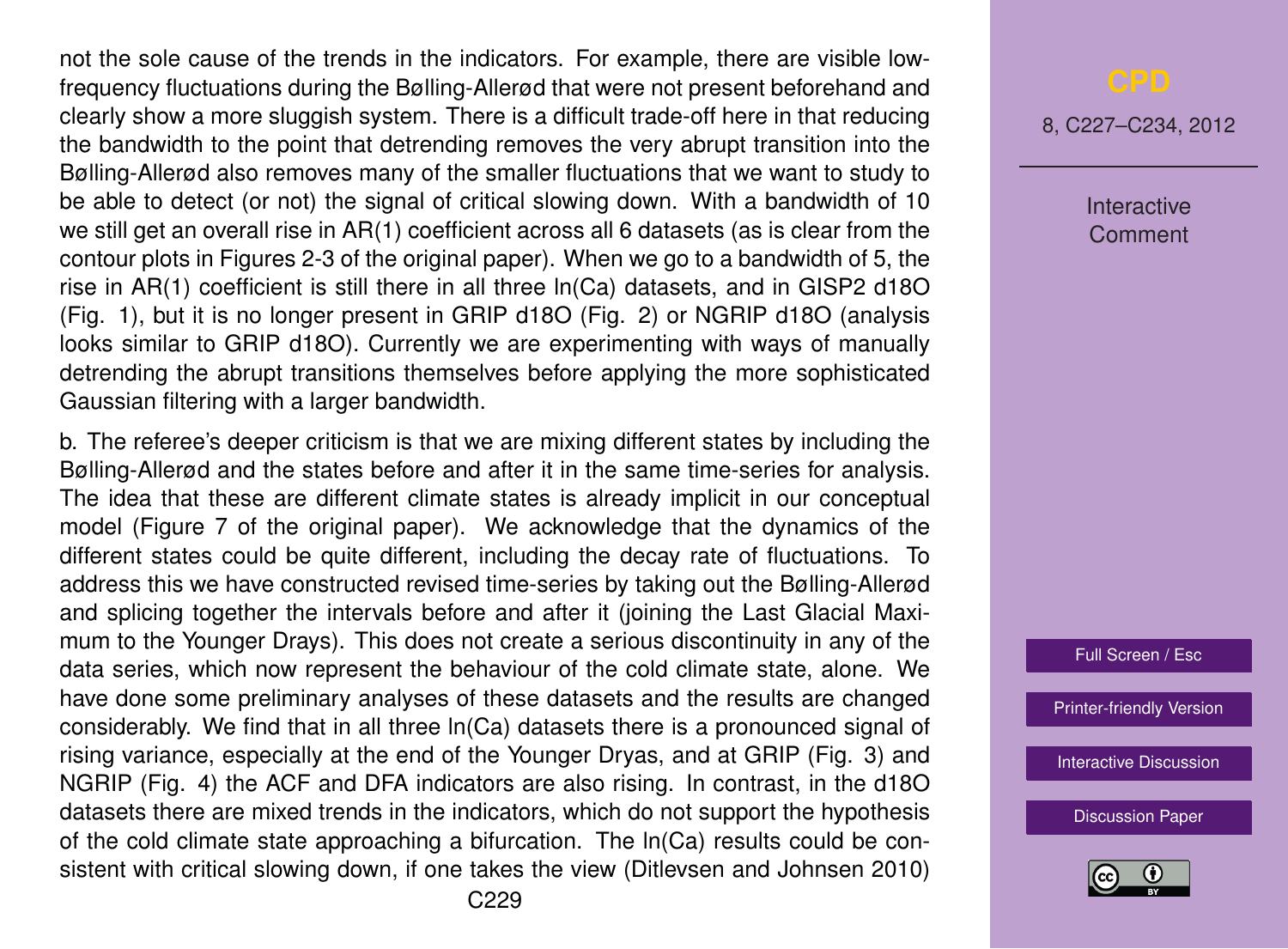that rising variance should present an earlier and stronger signal than rising AR(1) coefficient. However, one might equally argue that the re-advance of ice sheets in the Younger Dryas increased climate variability, which in turn increased the likelihood of a noise-induced transition into the Holocene.

We need to redo the new analyses more carefully, but the preliminary results from 3b suggest a key change to the thrust of the paper. We propose to reframe the paper in terms of testing the hypothesis of a bifurcation during the deglaciation, with the distinct possibility that it is rejected in favour of the null model of noise-induced transitions. Still we feel the analysis and results are worthwhile.

## References

Dakos, V., et al. (2008), Slowing down as an early warning signal for abrupt climate change, Proceedings of the National Academy of Sciences USA, 105(38), 14308- 14312.

Ditlevsen, P. D., and S. J. Johnsen (2010), Tipping points: Early warning and wishful thinking, Geophysical Research Letters, 37, L19703.

8, C227–C234, 2012

**Interactive Comment** 

Full Screen / Esc

[Printer-friendly Version](http://www.clim-past-discuss.net/8/C227/2012/cpd-8-C227-2012-print.pdf)

[Interactive Discussion](http://www.clim-past-discuss.net/8/321/2012/cpd-8-321-2012-discussion.html)

[Discussion Paper](http://www.clim-past-discuss.net/8/321/2012/cpd-8-321-2012.pdf)



Interactive comment on Clim. Past Discuss., 8, 321, 2012.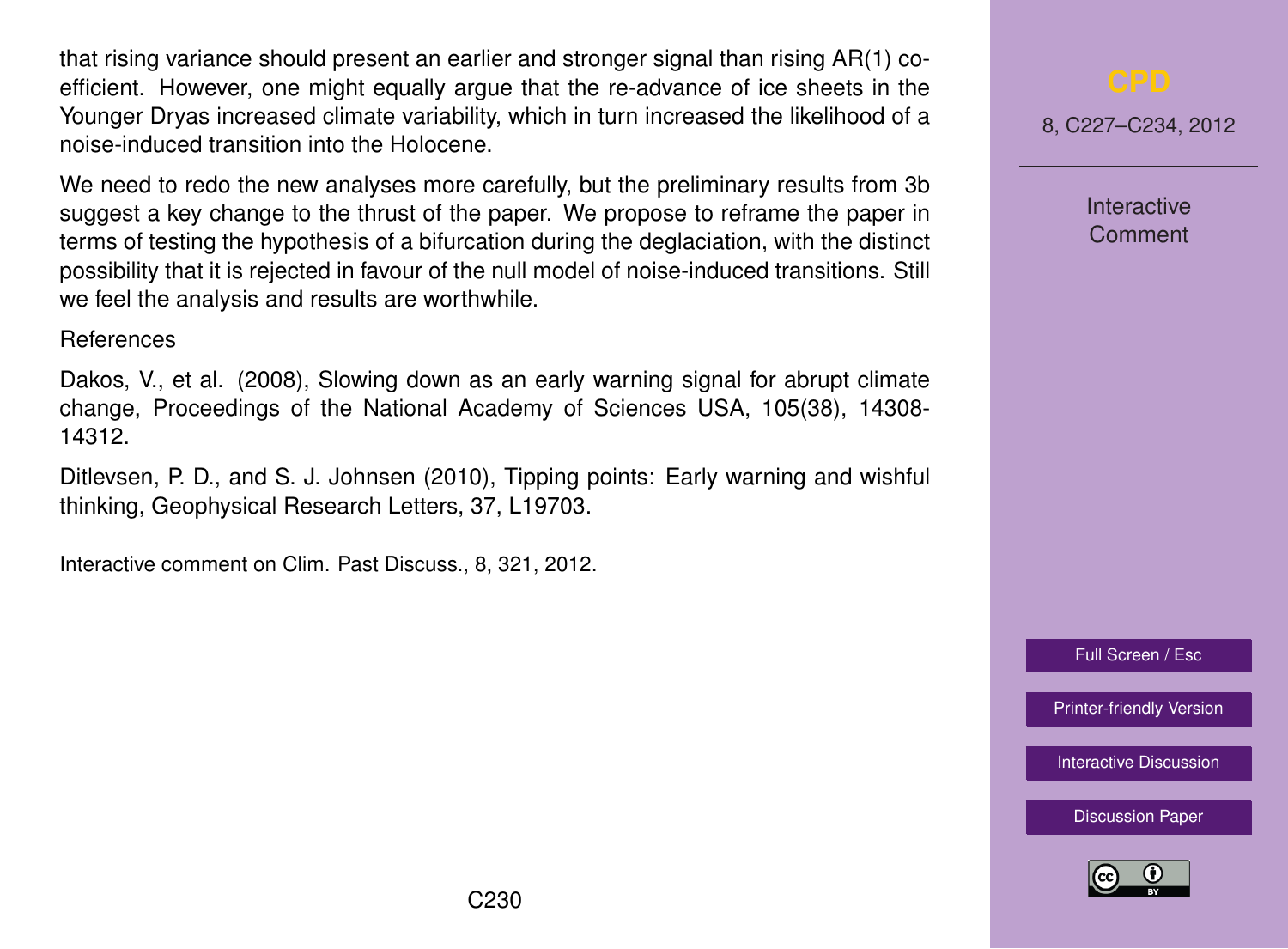

Fig. 1. Analysis of (top row) GISP2 d18O 22.9-11.7 ka, detrending (red line) with a filtering **[Discussion Paper](http://www.clim-past-discuss.net/8/321/2012/cpd-8-321-2012.pdf)** bandwidth of 5, (second row) detrended data, (third row) ACF-indicator, (bottom row) variance.

8, C227–C234, 2012

Interactive Comment

Full Screen / Esc

[Printer-friendly Version](http://www.clim-past-discuss.net/8/C227/2012/cpd-8-C227-2012-print.pdf)

[Interactive Discussion](http://www.clim-past-discuss.net/8/321/2012/cpd-8-321-2012-discussion.html)

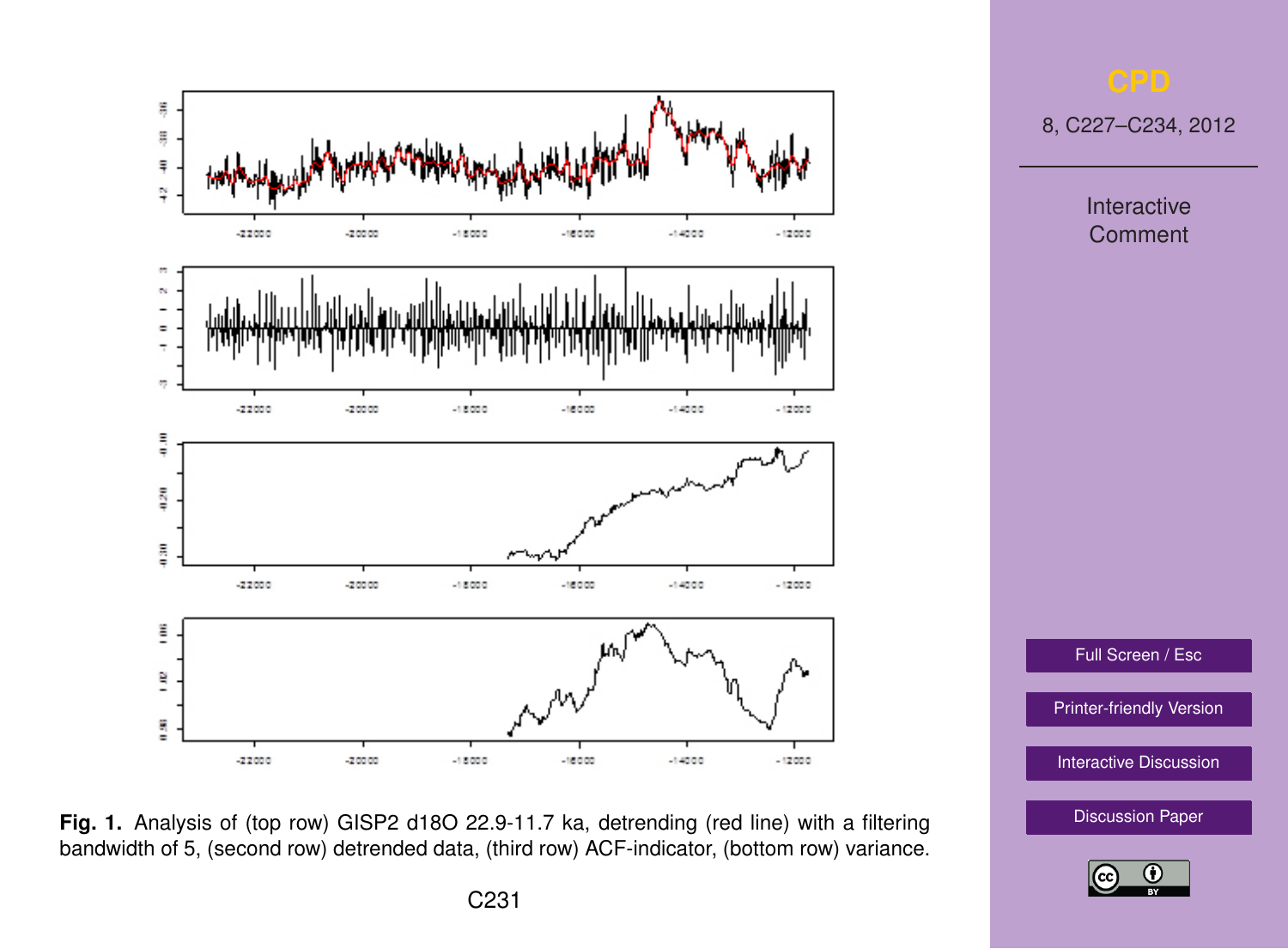

[Discussion Paper](http://www.clim-past-discuss.net/8/321/2012/cpd-8-321-2012.pdf) **Fig. 2.** Analysis of (top row) GRIP d18O 22.9-11.7 ka, detrending (red line) with a filtering bandwidth of 5, (second row) detrended data, (third row) ACF-indicator, (bottom row) variance.

8, C227–C234, 2012

Interactive Comment

Full Screen / Esc

[Printer-friendly Version](http://www.clim-past-discuss.net/8/C227/2012/cpd-8-C227-2012-print.pdf)

[Interactive Discussion](http://www.clim-past-discuss.net/8/321/2012/cpd-8-321-2012-discussion.html)

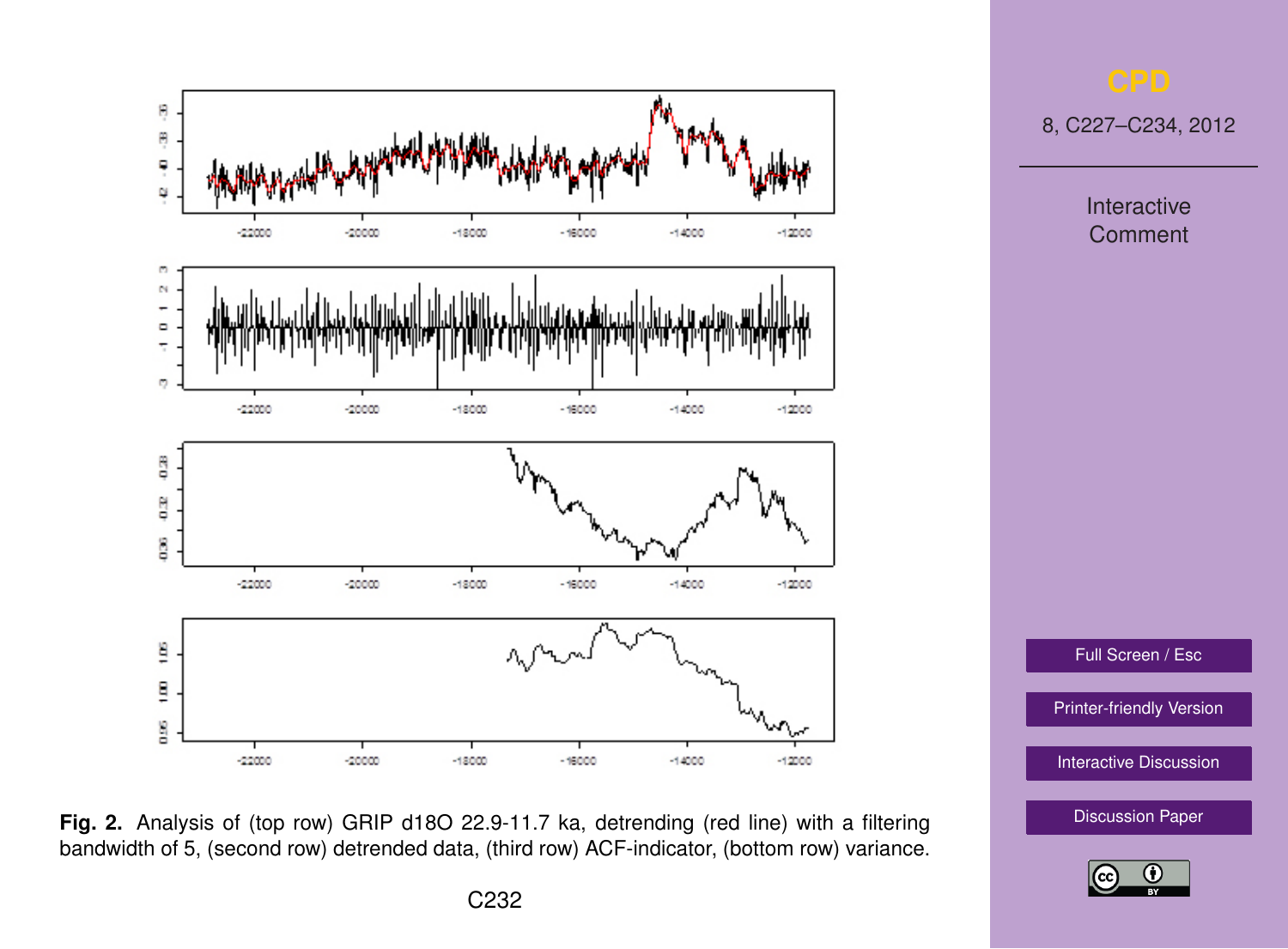8, C227–C234, 2012

Interactive Comment



[Printer-friendly Version](http://www.clim-past-discuss.net/8/C227/2012/cpd-8-C227-2012-print.pdf)

[Interactive Discussion](http://www.clim-past-discuss.net/8/321/2012/cpd-8-321-2012-discussion.html)





Fig. 3. Analysis of (top row) GRIP spliced record of ln(Ca) removing the Bølling-Allerød, (left [Discussion Paper](http://www.clim-past-discuss.net/8/321/2012/cpd-8-321-2012.pdf) panels) sensitivity analysis for trends in indicators, (right panels) example indicators.